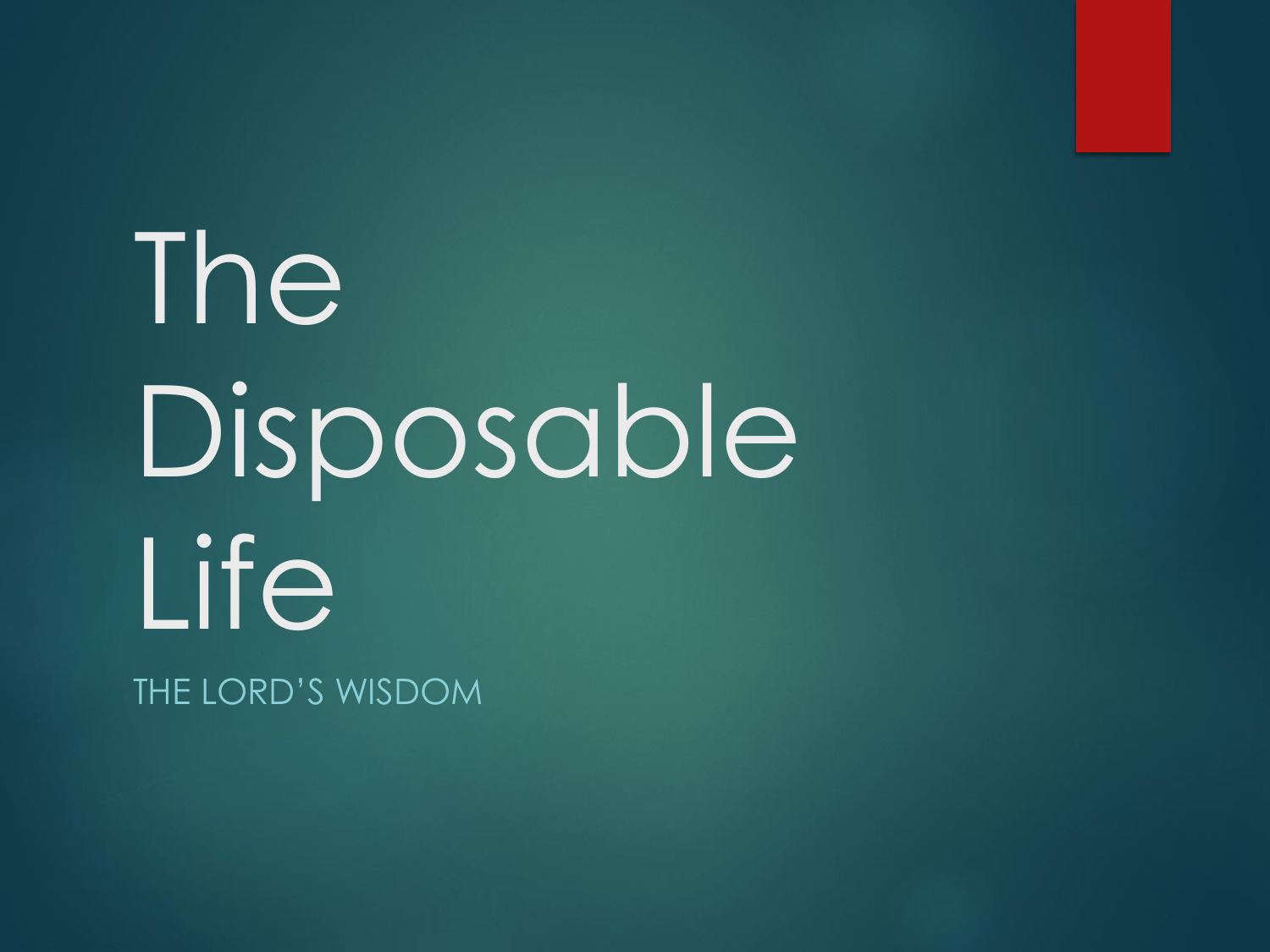# The Words of King Solomon

#### Ecclesiastes 2:4-11

- I made my works great..
- …Whatever my eyes desired I did not keep from them…
- ▶ …There was no profit under the sun.

#### Eclesiastés 2:4-11

- Hice grandes mis obras..
- …cualquier cosa que desearan mis ojos, no les oculté…
- …No había ganancia bajo el sol.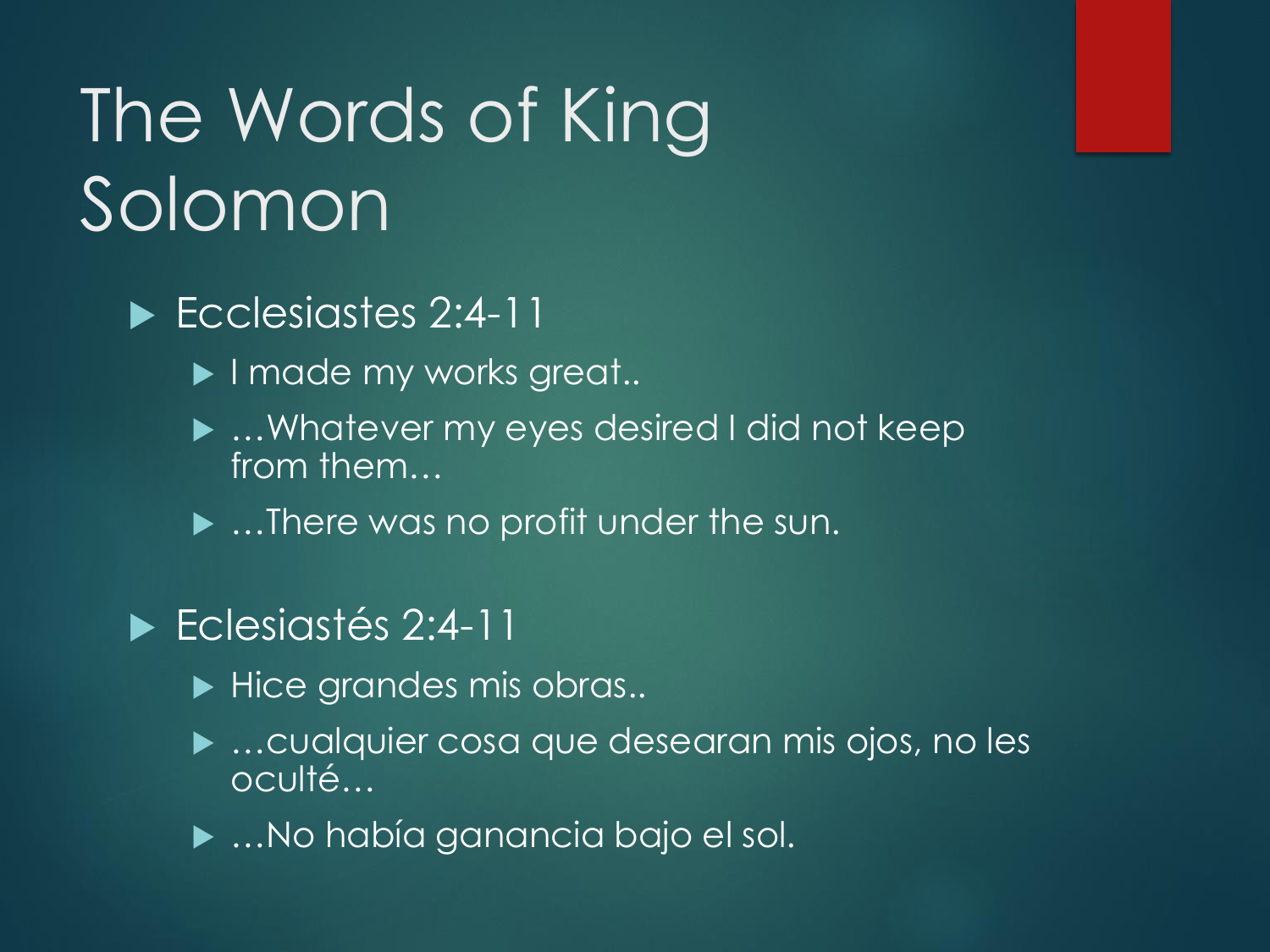### Debriefing Ecclesiastes 2

**Living life to the fullest with all the** resources of a King did not make Solomon happy.

▶ Solomon realized that everything he was building was just going to pass along to someone else when he died.

▶ Solomon was struggling to find purpose for his work.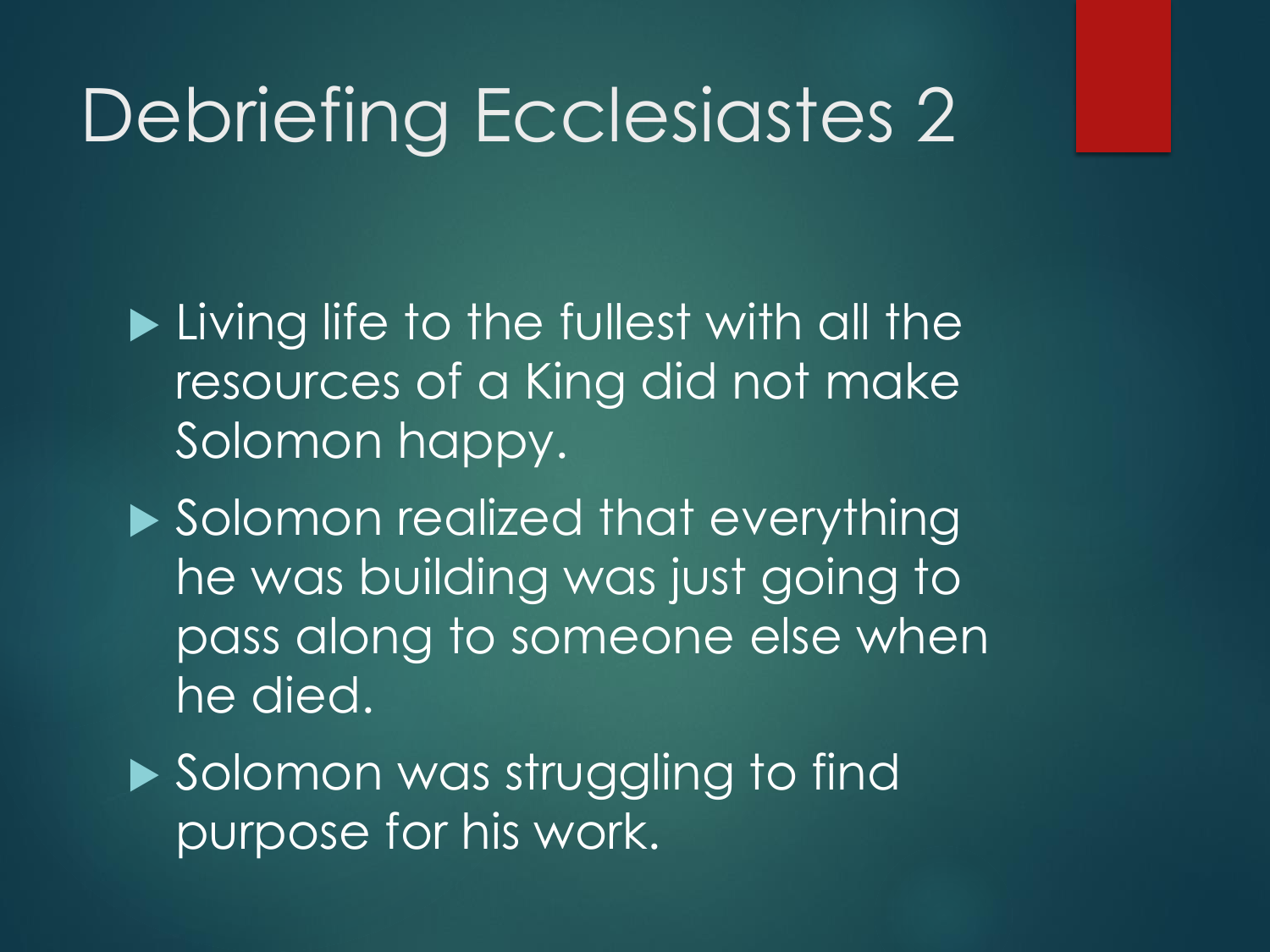### Isaiah Prophesied…

#### $\blacktriangleright$  Isaiah 29:13-14

- ▶ …have removed their hearts far from Me,...
- ▶ …the wisdom of their wise men shall perish, And the understanding of their prudent men shall be hidden.

#### $\blacktriangleright$  Isaías 29:13-14

- …han alejado de mí su corazón,…
- …la sabiduría de sus sabios perecerá, y el entendimiento de sus entendidos se desvanecerá.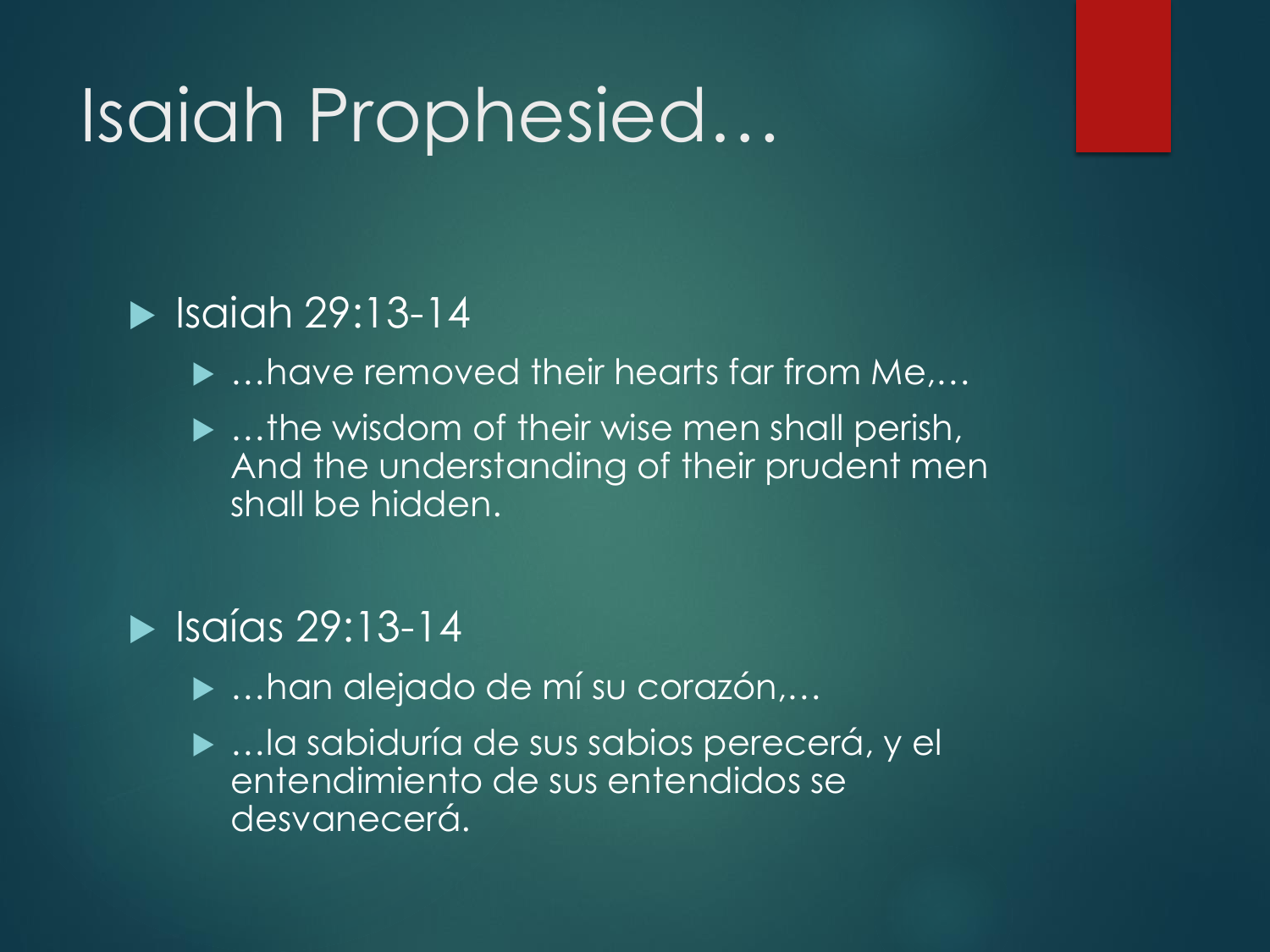### Paul Speaks Further

#### ▶ 1 Corinthians 1:17-31

- ▶ …Has not God made foolish the wisdom of this world?...
- …the foolishness of God is wiser than men,…
- ▶ …Christ Jesus, who became for us wisdom from God…

#### $\blacktriangleright$  1 Corintios 1:17-31

- …¿No ha enloquecido Dios la sabiduría de este mundo?...
- …lo insensato de Dios es más sabio que los hombres,…
- …Cristo Jesús, quien se hizo para nosotros sabiduría de parte de Dios…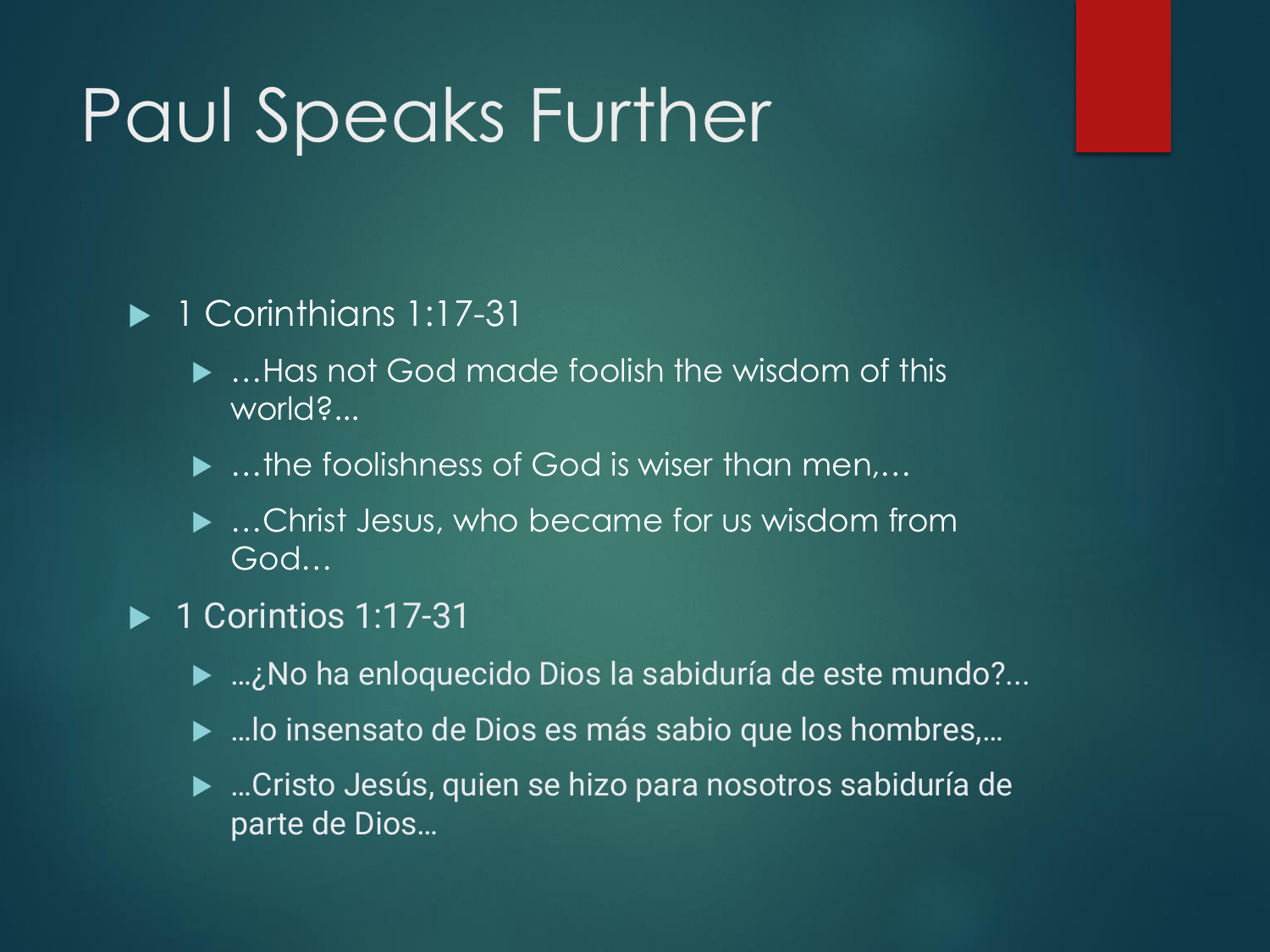# Debriefing 1 Corinthians 1

Don't let the wisdom of the world guide your spiritual life.

- $\blacktriangleright$  Matthew 5:46
- For if you love those who love you, what reward have you? Do not even the tax collectors do the same?
- ▶ Porque si amáis a los que os aman, ¿qué recompensa tendréis? ¿No hacen lo mismo los recaudadores de impuestos?
- ▶ Our Jesus humbled himself to be the weakest among us when he died on the cross. And through this action, gave us all power over death.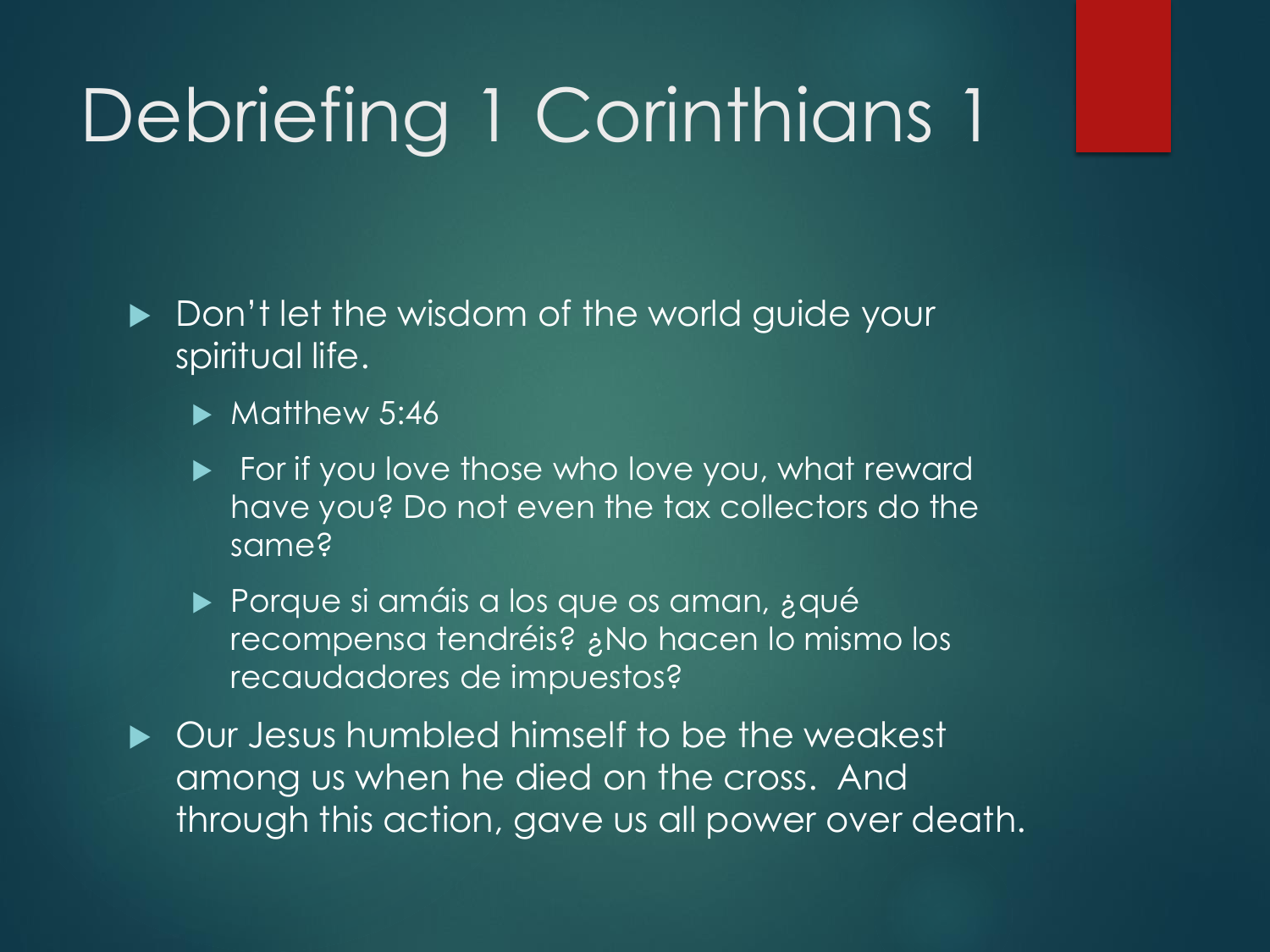# James Also Talks of Wisdom

#### • James 3:13-18

- ▶ …works are done in the meekness of wisdom…
- ▶ …where envy and self-seeking exist, confusion and every evil thing are there…
- ► …the wisdom that is from above is first pure, then peaceable, gentle, willing to yield, full of mercy and good fruits, without partiality and without hypocrisy…

#### $\blacktriangleright$  Santiago 3:13-18

- …las obras se hacen con la mansedumbre de la sabiduría…
- …donde existen la envidia y el egoísmo, allí hay confusión y toda maldad…
- ► …la sabiduría que es de lo alto es primeramente pura, luego pacífica, amable, generosa, llena de misericordia y de buenos frutos, sin parcialidad y sin hipocresía…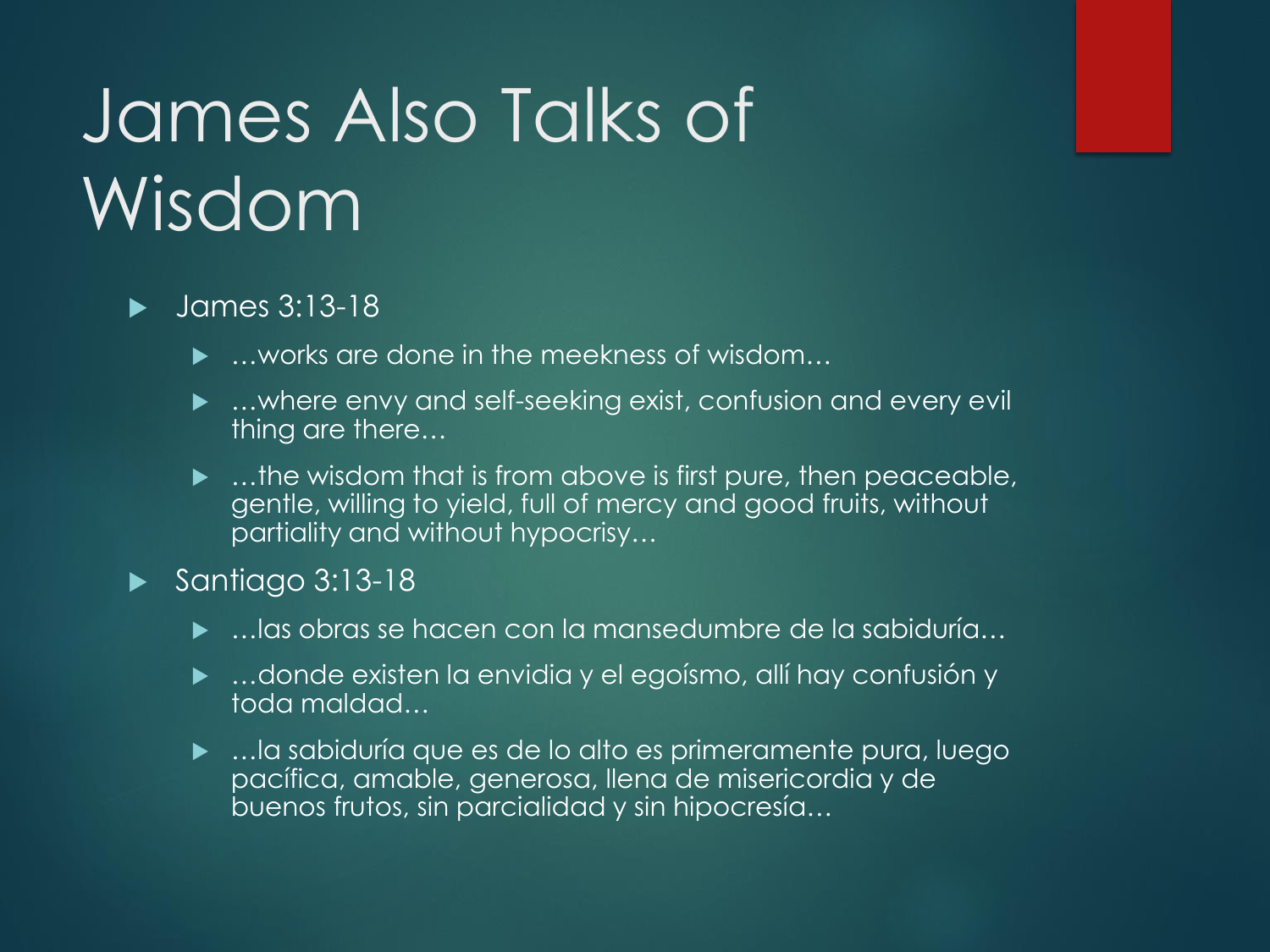### Debriefing James 3

 $\blacktriangleright$  Here we are given a litmus test for life.

- ▶ Warning Signs like envy and self-seeking interests
	- ▶ These are categorized as earthly, sensual, and demonic(!).
- ▶ Guidance for Life
	- $\blacktriangleright$  Peaceable
	- ▶ Gentle
	- ▶ Willing to Yield
	- $\blacktriangleright$  Mercy
	- ▶ Without Partiality
	- **Without Hypocrisy**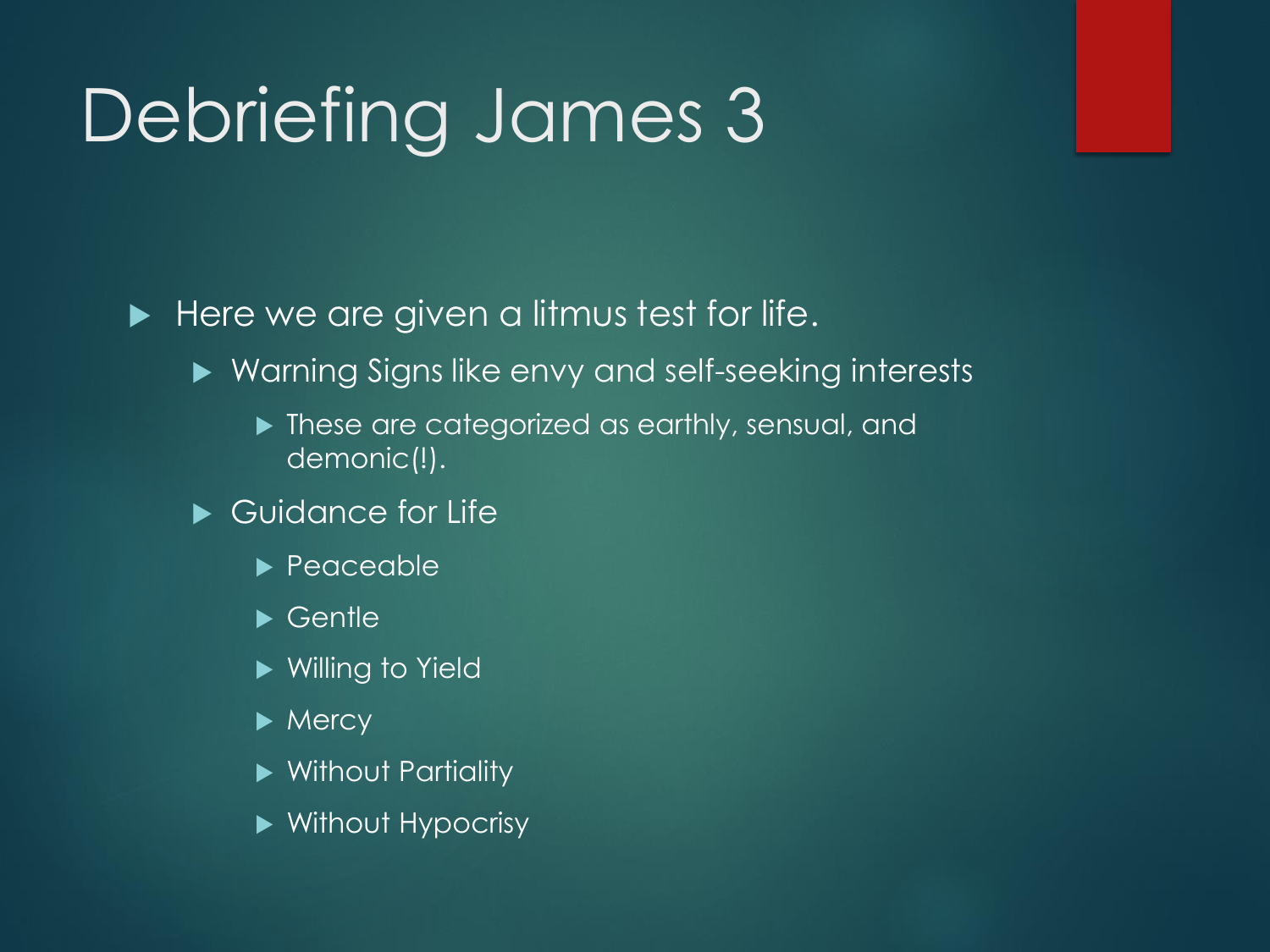# Paul's Wisdom Comes From the Spirit

#### ▶ 1 Corinthians 2:1-14

- ▶ …your faith should not be in the wisdom of men but in the power of God…
- ▶ we have received... the Spirit who is from God, that we might know the things that have been freely given to us by God…

#### 1 Corintios 2:1-14

- ► …tu fe no debe estar en la sabiduría de los hombres sino en el poder de Dios…
- hemos recibido... el Espíritu que es de Dios, para que sepamos las cosas que Dios nos ha dado gratuitamente...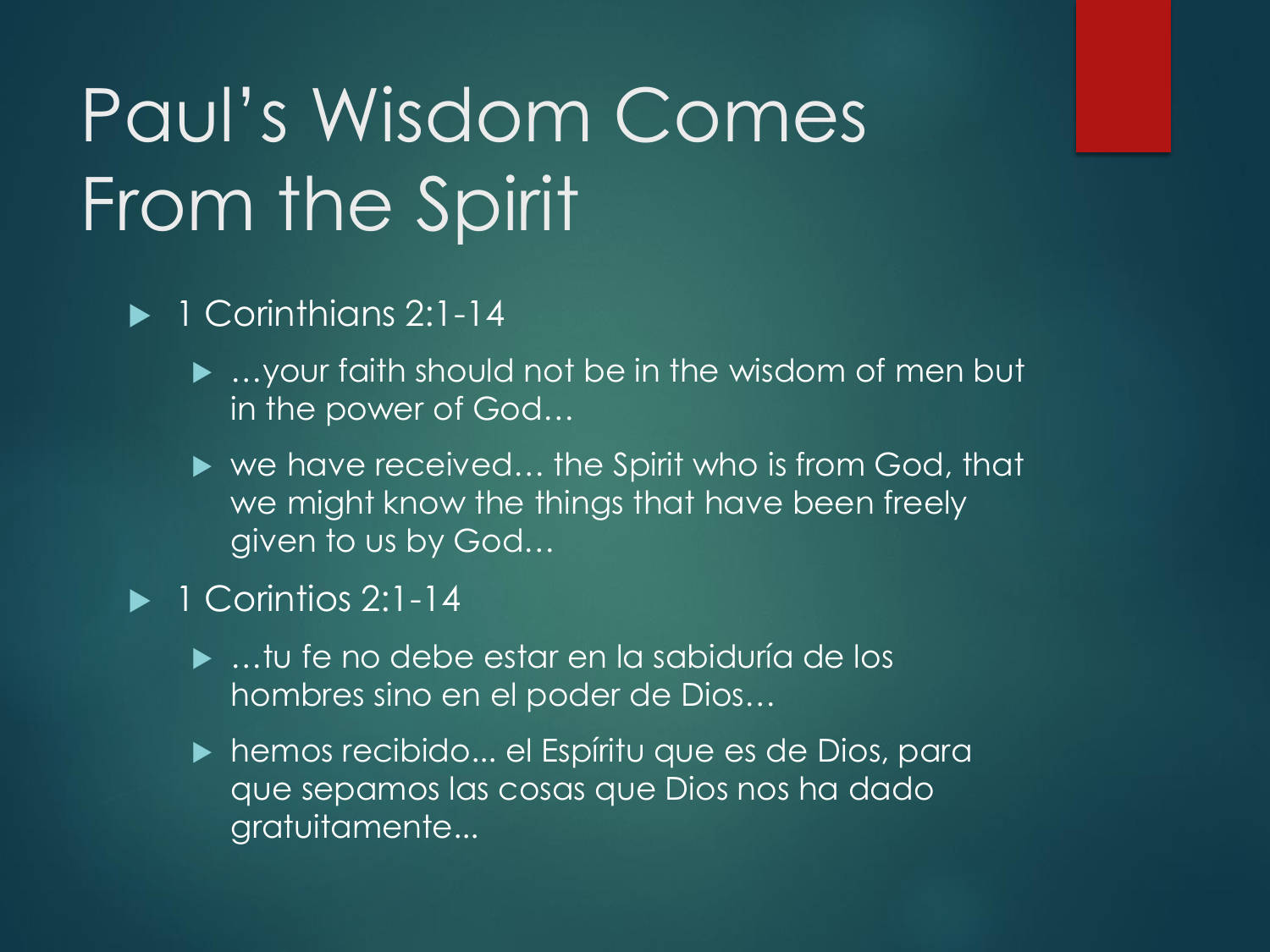### Debriefing 1 Corinthians 2

- ▶ Our Faith should be built on the power of God and not the reasons of man.
- God's wisdom is revealed through his spirit. As we work to become more spiritual, our wisdom will grow.
- Relying on our faith in God's power and seeking his spiritual wisdom will in turn help us better see the everlasting treasures given to us by God.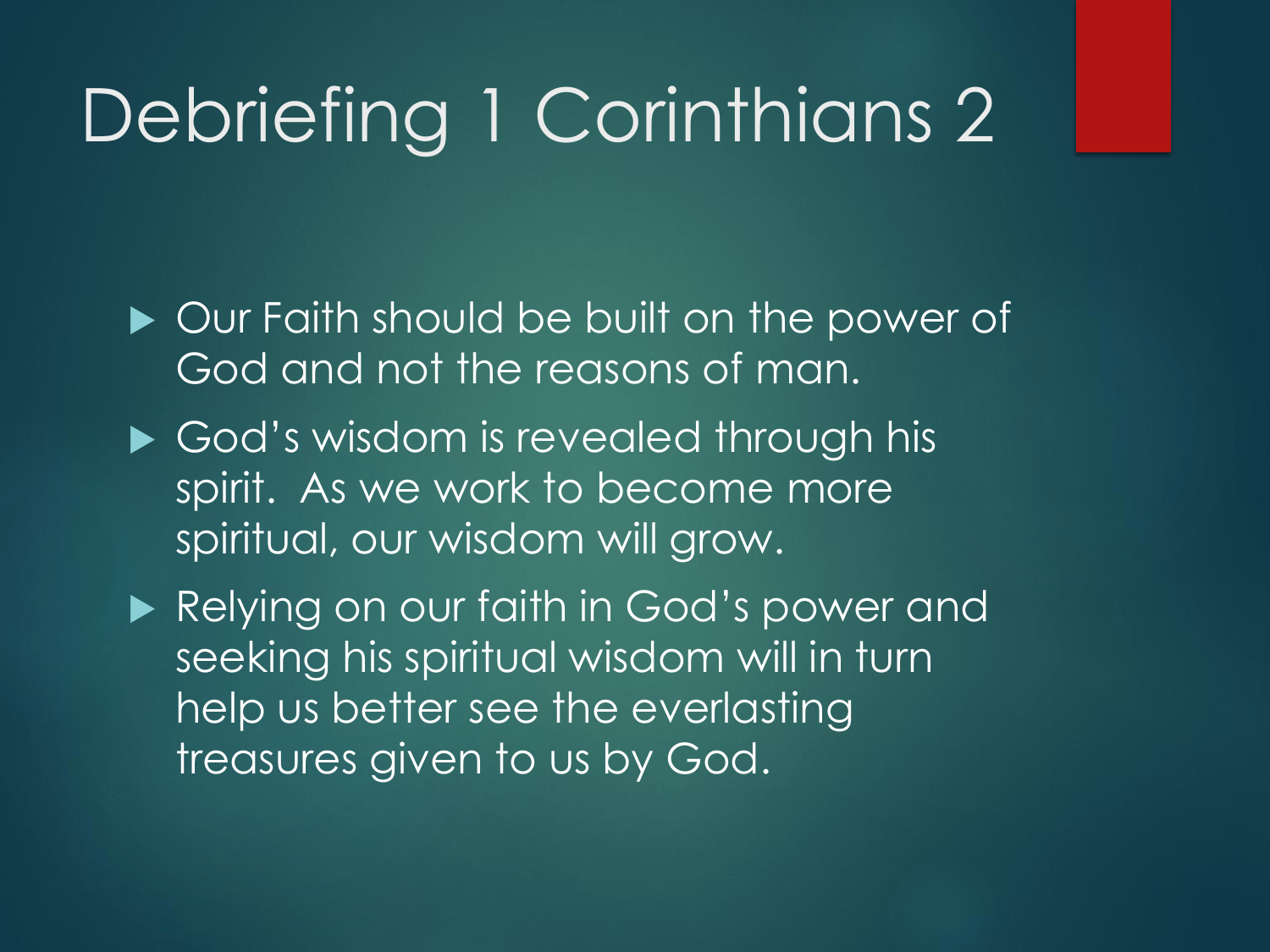# The Wisdom of the Spirit is the Fruits of the Spirit

#### $\blacktriangleright$  Galatians 5:22-25

- ▶ 22 But the fruit of the Spirit is love, joy, peace, longsuffering, kindness, goodness, faithfulness, 23 [g]gentleness, self-control. Against such there is no law. 24 And those who are Christ's have crucified the flesh with its passions and desires. 25 If we live in the Spirit, let us also walk in the Spirit. Gálatas 5:22- 26
- ▶ 22 Mas el fruto del Espíritu es amor, gozo, paz, paciencia, benignidad, bondad, fidelidad, 23 mansedumbre, templanza. Contra tales cosas no hay ley. 24 Y los que son de Cristo han crucificado la carne con sus pasiones y deseos. 25 Si vivimos en el Espíritu, andemos también en el Espíritu.